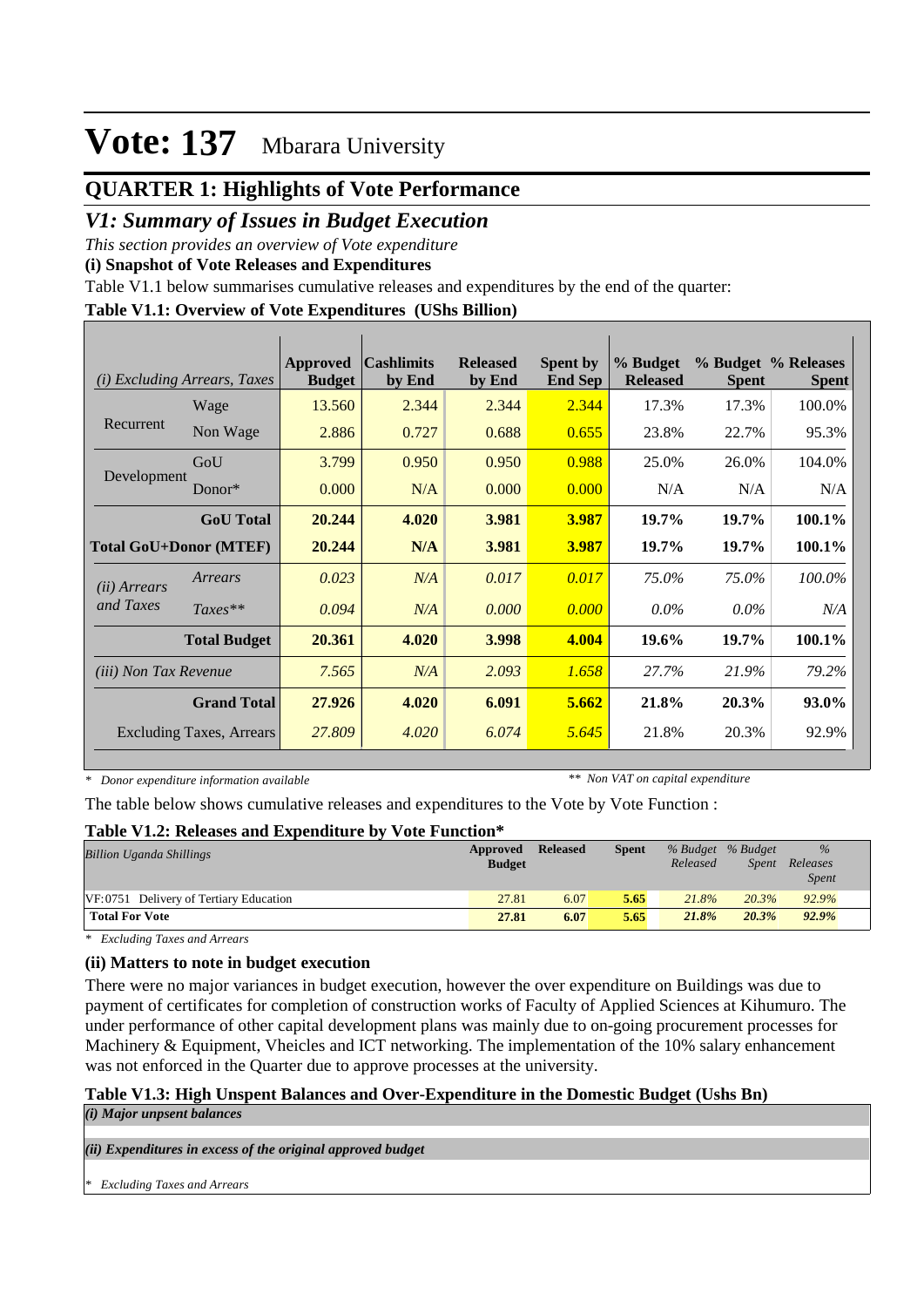# **QUARTER 1: Highlights of Vote Performance**

# *V2: Performance Highlights*

*This section provides highlights of output performance, focusing on key outputs and actions impelemented to improve section performance.*

### **Table V2.1: Key Vote Output Indicators and Expenditures\***

| Vote, Vote Function<br><b>Key Output</b>           | <b>Approved Budget and</b><br><b>Planned outputs</b>                                                                                                                                                                                                                                                                                                                                                                                                                                                                                                                                                                                                                                                                                                                    | <b>Cumulative Expenditure</b><br>and Performance                                                                                                                                                                                                                          | <b>Status and Reasons for any</b><br><b>Variation from Plans</b>                  |  |  |  |
|----------------------------------------------------|-------------------------------------------------------------------------------------------------------------------------------------------------------------------------------------------------------------------------------------------------------------------------------------------------------------------------------------------------------------------------------------------------------------------------------------------------------------------------------------------------------------------------------------------------------------------------------------------------------------------------------------------------------------------------------------------------------------------------------------------------------------------------|---------------------------------------------------------------------------------------------------------------------------------------------------------------------------------------------------------------------------------------------------------------------------|-----------------------------------------------------------------------------------|--|--|--|
| Vote Function: 0751 Delivery of Tertiary Education |                                                                                                                                                                                                                                                                                                                                                                                                                                                                                                                                                                                                                                                                                                                                                                         |                                                                                                                                                                                                                                                                           |                                                                                   |  |  |  |
| Output: 075101                                     | <b>Teaching and Training</b>                                                                                                                                                                                                                                                                                                                                                                                                                                                                                                                                                                                                                                                                                                                                            |                                                                                                                                                                                                                                                                           |                                                                                   |  |  |  |
|                                                    | Description of Performance: Enroll and register 1,300 new<br>students. Conduct 30 weeks of<br>lectures & practicals and 4<br>weeks of examinations. 10<br>weeks of Recess Term for 41<br>Nursing and 35 Medical<br>Laboratory completion students. students. Held 2 Quality<br>Procure teaching materials<br>(Computers supplies,<br>Chemicals, Apparatus, and Text Timely payment of salaries for<br>books) for 3,431 students.<br>Conduct 1 Study Trip for each<br>of the following programmes:<br>Nursing, Pharmacy, Medical<br>Laboratory Science & Business<br>Administration. Pay Faculty<br>Allowance for 530 GoU Science<br>based students. Conduct<br>Graduation for 965 students.<br>Hold 8 Quality Assurance and<br>Curriculum Review<br>meetings/workshops. | Enroled and registered 856 new<br>students. Conducted 7 weeks of<br>lectures & practicals. Procured<br>Teaching materials (Computers<br>supplies, Chemicals, Apparatus<br>and Textbooks) for 3,233<br>Assurance and Curriculum<br>Review meetings/workshops.<br>352 staff | Procurement process for more<br>teaching materials and Text<br>Books is on-going. |  |  |  |
| Performance Indicators:                            |                                                                                                                                                                                                                                                                                                                                                                                                                                                                                                                                                                                                                                                                                                                                                                         |                                                                                                                                                                                                                                                                           |                                                                                   |  |  |  |
| Students enrolment                                 | 3,431                                                                                                                                                                                                                                                                                                                                                                                                                                                                                                                                                                                                                                                                                                                                                                   | 3,233                                                                                                                                                                                                                                                                     |                                                                                   |  |  |  |
| No. of students graduating                         | 965                                                                                                                                                                                                                                                                                                                                                                                                                                                                                                                                                                                                                                                                                                                                                                     | $\boldsymbol{0}$                                                                                                                                                                                                                                                          |                                                                                   |  |  |  |
| Pass rates (all courses)                           | 96.0                                                                                                                                                                                                                                                                                                                                                                                                                                                                                                                                                                                                                                                                                                                                                                    | 96.2                                                                                                                                                                                                                                                                      |                                                                                   |  |  |  |
| <b>Output Cost:</b>                                | <b>UShs Bn:</b><br>11.472                                                                                                                                                                                                                                                                                                                                                                                                                                                                                                                                                                                                                                                                                                                                               | UShs Bn:<br>2.800                                                                                                                                                                                                                                                         | % Budget Spent:<br>24.4%                                                          |  |  |  |
| Output: 075103                                     | Outreach                                                                                                                                                                                                                                                                                                                                                                                                                                                                                                                                                                                                                                                                                                                                                                |                                                                                                                                                                                                                                                                           |                                                                                   |  |  |  |
|                                                    | Description of Performance: Conduct 8 weeks of Leadership<br>and Community placement for<br>69 Medical students, 20<br>Nursing, 64 Pharmacy & 49<br>Medical Lab. Science, 8 weeks<br>of School Practice for 254<br>Science Education Students, 8<br>weeks of Industrial Training for<br>222 Computer Science,<br>Computer Engineering and<br><b>Information Technology</b><br>Students, 140 Business<br>Administration, and 38 Science<br>Laboratory Technology<br>Students. Participate in the<br>Annual exhibitions for Uganda<br>National Council for Higher<br><b>Education and Uganda National</b>                                                                                                                                                                 | No Outputs                                                                                                                                                                                                                                                                | No planned outputs in the<br>Quarter                                              |  |  |  |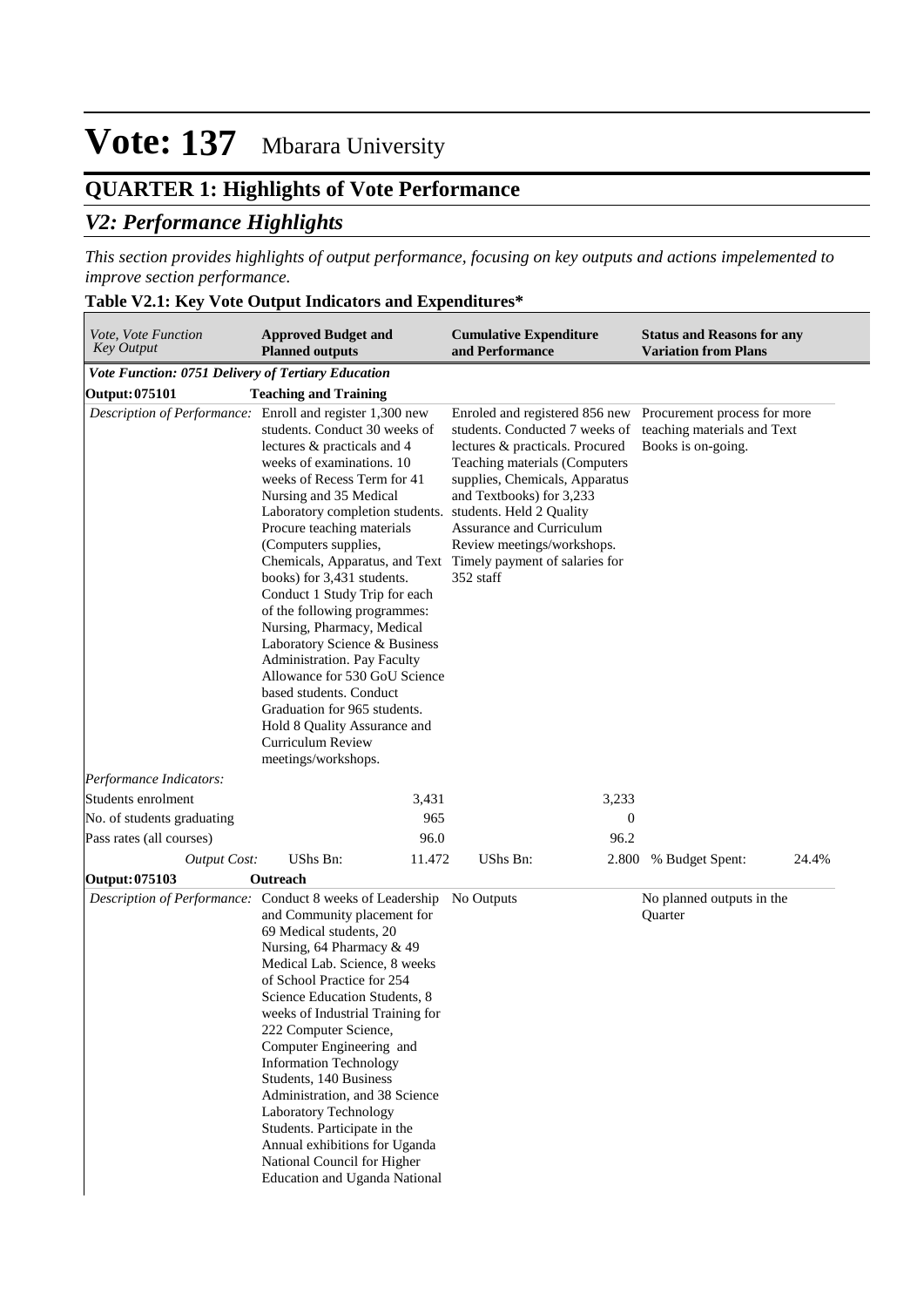# **QUARTER 1: Highlights of Vote Performance**

| <i>Vote, Vote Function</i><br><b>Key Output</b>      | <b>Approved Budget and</b><br><b>Planned outputs</b>                                                                             |                                                                                                                                                                                                                                                                                                                                           | <b>Cumulative Expenditure</b><br>and Performance |       | <b>Status and Reasons for any</b><br><b>Variation from Plans</b> |         |  |  |
|------------------------------------------------------|----------------------------------------------------------------------------------------------------------------------------------|-------------------------------------------------------------------------------------------------------------------------------------------------------------------------------------------------------------------------------------------------------------------------------------------------------------------------------------------|--------------------------------------------------|-------|------------------------------------------------------------------|---------|--|--|
|                                                      | Council for Science and<br>Technology.                                                                                           |                                                                                                                                                                                                                                                                                                                                           |                                                  |       |                                                                  |         |  |  |
| <b>Output Cost:</b>                                  | UShs Bn:                                                                                                                         | 0.501                                                                                                                                                                                                                                                                                                                                     | UShs Bn:                                         | 0.000 | % Budget Spent:                                                  | $0.0\%$ |  |  |
| Output: 075104                                       | <b>Students' Welfare</b>                                                                                                         |                                                                                                                                                                                                                                                                                                                                           |                                                  |       |                                                                  |         |  |  |
| Description of Performance: Feed and accommodate 260 | allowance for 455 GoU<br>students. Provide health care<br>and recreation (sports and<br>games) facilities for 3,431<br>students. | Variance is due GoU students<br>Fed and accommodated 242<br>GoU students and pay living out GoU students and paid living<br>delay to register so as to be paid<br>out allowance for 422 GoU non-Living out allowance.<br>resident students. Provided<br>health care and recreation<br>(sports and games) facilities for<br>3,233 students |                                                  |       |                                                                  |         |  |  |
| Performance Indicators:                              |                                                                                                                                  |                                                                                                                                                                                                                                                                                                                                           |                                                  |       |                                                                  |         |  |  |
| No. of students accomodated                          |                                                                                                                                  | 715                                                                                                                                                                                                                                                                                                                                       |                                                  | 664   |                                                                  |         |  |  |
| <b>Output Cost:</b>                                  | UShs Bn:                                                                                                                         | 0.878                                                                                                                                                                                                                                                                                                                                     | UShs Bn:                                         | 0.212 | % Budget Spent:                                                  | 24.2%   |  |  |
| <b>Vote Function Cost</b>                            | <b>UShs Bn:</b>                                                                                                                  |                                                                                                                                                                                                                                                                                                                                           | 27.809 UShs Bn:                                  | 5.645 | % Budget Spent:                                                  | 20.3%   |  |  |
| <b>Cost of Vote Services:</b>                        | $UShs Bn$ :                                                                                                                      |                                                                                                                                                                                                                                                                                                                                           | 27.809 UShs Bn:                                  | 5.645 | % Budget Spent:                                                  | 20.3%   |  |  |

*\* Excluding Taxes and Arrears*

Since there were no major under or over expenditures in the Quarter the trend is expected to normalise in the course of the year. The manual financial management and accounting system affects timely compilation and accuracy of reports, however with the piloting of CEMAS at MUST the university expects improvement in the course of the financial year.

#### **Table V2.2: Implementing Actions to Improve Vote Performance**

| <b>Planned Actions:</b>                                                                                                                       | <b>Actual Actions:</b>                                                                                                                                                                   | <b>Reasons for Variation</b>                                                                       |
|-----------------------------------------------------------------------------------------------------------------------------------------------|------------------------------------------------------------------------------------------------------------------------------------------------------------------------------------------|----------------------------------------------------------------------------------------------------|
| Vote: 137 Mbarara University                                                                                                                  |                                                                                                                                                                                          |                                                                                                    |
| Vote Function: 07.51 Delivery of Tertiary Education                                                                                           |                                                                                                                                                                                          |                                                                                                    |
| Continued with infrastructure<br>development mainly at Kihumuro -<br>Faculty of Applied Sciences and<br>Technology                            | <b>Continued with infrastructure</b><br>development mainly at Kihumuro -<br><b>Faculty of Applied Sciences and</b><br>Technology (FAST) as a priority.                                   | Completion of the FAST Block is<br>expected IN FY 2015/16 with installation<br>of Lifts.           |
| Continue to lobby government for<br>additional wage to improve staffing levels<br>to atleast 50%.                                             | Hired part time and visitng academic<br>staff to teach and examine students.<br>Continued to lobby government for<br>additional wage to improve staffing<br>levels to atleast 50%.       | Government did not increase wage to cater<br>for improvement of staffing levels to<br>atleast 50%. |
| Vote: 137 Mbarara University                                                                                                                  |                                                                                                                                                                                          |                                                                                                    |
| Vote Function: 07.51 Delivery of Tertiary Education                                                                                           |                                                                                                                                                                                          |                                                                                                    |
| Accreditation of University programmes<br>by NCHE. Emphasise procurement<br>planning and endherence to plans and<br><b>Quality Assurance.</b> | <b>MUST</b> continued to enforce<br><b>Accreditation of Academic programmes</b><br>by NCHE. Emphasised Quality<br>Assurance systems and procurement<br>planning and adeherence to plans. | There are delays by NCHE to accredit<br>submitted programmes.                                      |

## *V3: Details of Releases and Expenditure*

*This section provides a comprehensive summary of the outputs delivered by the Vote and further details of Vote expenditures by Vote Function and Expenditure Item.*

#### **Table V3.1: GoU Releases and Expenditure by Output\*** *Billion Uganda Shillings % GoU*  **Approved Released Spent***Budget % GoU Budget % GoU Releases*  **Budget**

*Released*

*Spent*

*Spent*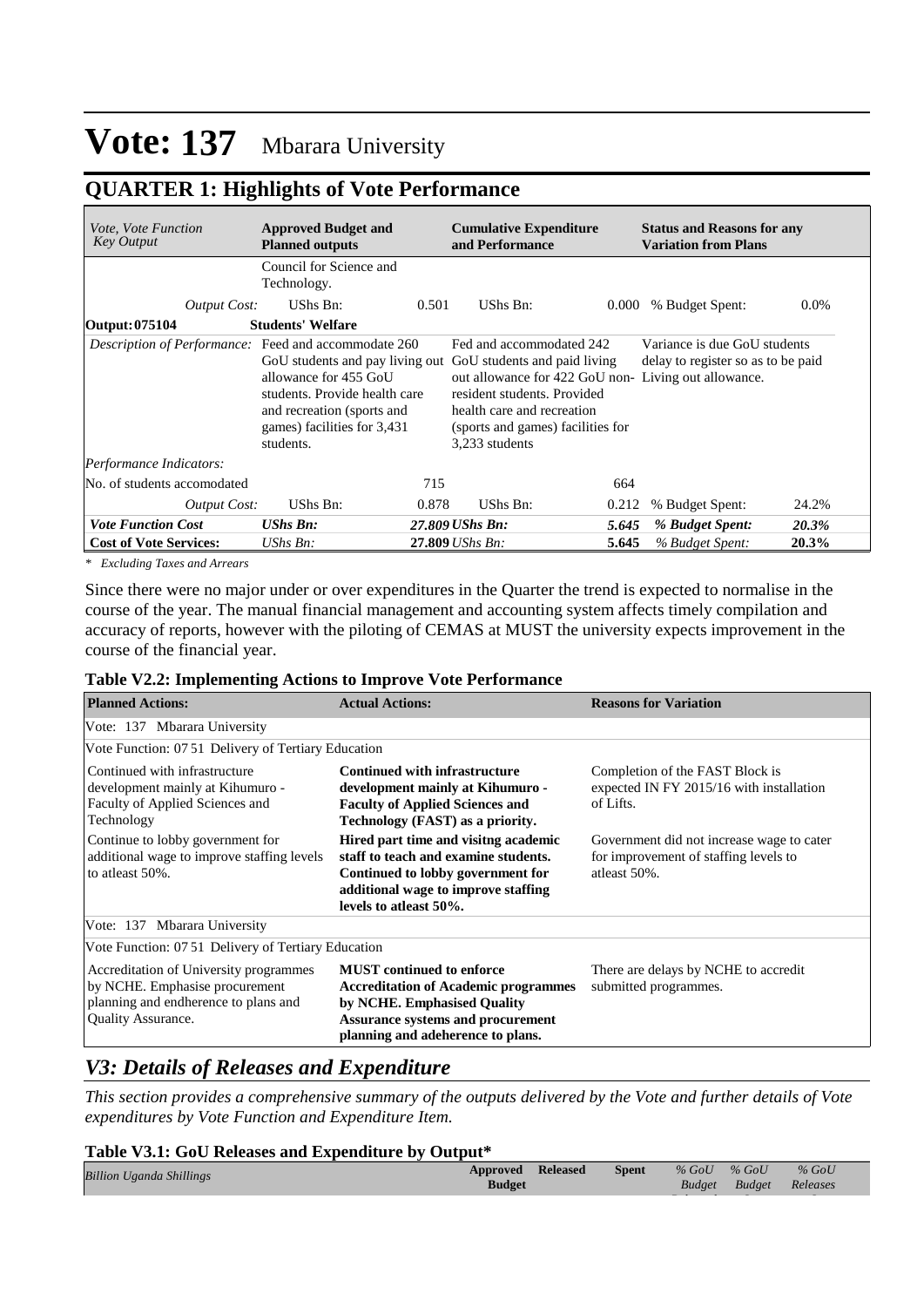#### **QUARTER 1: Highlights of Vote Performance Budget**

|                                                                  |       |      |      | Released | <i>Spent</i> | <i>Spent</i> |
|------------------------------------------------------------------|-------|------|------|----------|--------------|--------------|
| VF:0751 Delivery of Tertiary Education                           | 20.24 | 3.98 | 3.99 | 19.7%    | 19.7%        | 100.1%       |
| Class: Outputs Provided                                          | 16.36 | 3.01 | 2.98 | 18.4%    | 18.2%        | 98.9%        |
| 075101 Teaching and Training                                     | 8.32  | 2.08 | 2.05 | $25.0\%$ | 24.6%        | 98.4%        |
| 075102 Research, Consultancy and Publications                    | 0.08  | 0.02 | 0.02 | $25.0\%$ | 21.3%        | 85.3%        |
| 075103 Outreach                                                  | 0.08  | 0.00 | 0.00 | $0.0\%$  | $0.0\%$      | N/A          |
| 075104 Students' Welfare                                         | 0.36  | 0.08 | 0.08 | $21.0\%$ | 21.0%        | 100.0%       |
| 075105 Administration and Support Services                       | 7.53  | 0.84 | 0.84 | 11.1%    | 11.1%        | 100.5%       |
| Class: Outputs Funded                                            | 0.09  | 0.02 | 0.02 | 25.0%    | 24.9%        | 99.7%        |
| 075151 Guild Services                                            | 0.06  | 0.02 | 0.02 | $25.0\%$ | 25.0%        | 100.0%       |
| 075152 Subsciptions to Research and International Organisations  | 0.03  | 0.01 | 0.01 | $25.0\%$ | 24.8%        | 99.1%        |
| Class: Capital Purchases                                         | 3.80  | 0.95 | 0.99 | $25.0\%$ | $26.0\%$     | 104.0%       |
| 075172 Government Buildings and Administrative Infrastructure    | 3.20  | 0.80 | 0.92 | $25.0\%$ | 28.8%        | 114.9%       |
| 075173 Roads, Streets and Highways                               | 0.10  | 0.03 | 0.00 | $25.0\%$ | $0.0\%$      | $0.0\%$      |
| 075175 Purchase of Motor Vehicles and Other Transport Equipment  | 0.15  | 0.04 | 0.00 | 24.7%    | $0.0\%$      | $0.0\%$      |
| 075176 Purchase of Office and ICT Equipment, including Software  | 0.10  | 0.03 | 0.00 | $25.0\%$ | $0.0\%$      | $0.0\%$      |
| 075177 Purchase of Specialised Machinery & Equipment             | 0.20  | 0.05 | 0.03 | $25.0\%$ | 14.5%        | 58.0%        |
| 075178 Purchase of Office and Residential Furniture and Fittings | 0.05  | 0.01 | 0.04 | $25.0\%$ | 78.9%        | 315.7%       |
| <b>Total For Vote</b>                                            | 20.24 | 3.98 | 3.99 | 19.7%    | 19.7%        | 100.1%       |

*% GoU* 

*% GoU* 

*% GoU* 

*\* Excluding Taxes and Arrears*

### **Table V3.2: 2014/15 GoU Expenditure by Item**

| <b>Billion Uganda Shillings</b>                           | <b>Approved</b><br><b>Budget</b> | <b>Releases</b> | Expend-<br>iture | % Budged<br><b>Released</b> | % Budget<br><b>Spent</b> | %Releases<br><b>Spent</b> |
|-----------------------------------------------------------|----------------------------------|-----------------|------------------|-----------------------------|--------------------------|---------------------------|
| <b>Output Class: Outputs Provided</b>                     | 16.36                            | 3.01            | 2.98             | 18.4%                       | 18.2%                    | 98.9%                     |
| 211101 General Staff Salaries                             | 12.90                            | 2.18            | 2.18             | 16.9%                       | 16.9%                    | 100.0%                    |
| 211102 Contract Staff Salaries (Incl. Casuals, Temporary) | 0.66                             | 0.17            | 0.17             | 25.0%                       | 25.0%                    | 100.0%                    |
| 211103 Allowances                                         | 0.10                             | 0.03            | 0.03             | 25.0%                       | 25.4%                    | 101.5%                    |
| 212101 Social Security Contributions                      | 0.70                             | 0.17            | 0.17             | 25.0%                       | 25.0%                    | 100.0%                    |
| 213001 Medical expenses (To employees)                    | 0.02                             | 0.01            | 0.01             | 25.0%                       | 24.3%                    | 97.4%                     |
| 213002 Incapacity, death benefits and funeral expenses    | 0.01                             | 0.00            | 0.00             | 25.0%                       | 17.5%                    | 69.8%                     |
| 213003 Retrenchment costs                                 | 0.01                             | 0.00            | 0.00             | 25.0%                       | 0.0%                     | 0.0%                      |
| 221001 Advertising and Public Relations                   | 0.03                             | 0.01            | 0.01             | 22.8%                       | 22.8%                    | 100.0%                    |
| 221002 Workshops and Seminars                             | 0.03                             | 0.01            | 0.01             | 25.0%                       | 21.5%                    | 86.0%                     |
| 221003 Staff Training                                     | 0.04                             | 0.01            | 0.01             | 25.0%                       | 25.0%                    | 100.0%                    |
| 221004 Recruitment Expenses                               | 0.01                             | 0.00            | 0.00             | 25.0%                       | 25.0%                    | 100.0%                    |
| 221005 Hire of Venue (chairs, projector, etc)             | 0.00                             | 0.00            | 0.00             | 25.0%                       | 0.0%                     | 0.0%                      |
| 221006 Commissions and related charges                    | 0.07                             | 0.02            | 0.02             | 25.0%                       | 30.0%                    | 120.0%                    |
| 221007 Books, Periodicals & Newspapers                    | 0.12                             | 0.03            | 0.00             | 25.7%                       | 0.9%                     | 3.3%                      |
| 221008 Computer supplies and Information Technology (IT)  | 0.04                             | 0.01            | 0.01             | 25.0%                       | 25.0%                    | 100.0%                    |
| 221009 Welfare and Entertainment                          | 0.04                             | 0.01            | 0.01             | 25.0%                       | 26.3%                    | 105.0%                    |
| 221010 Special Meals and Drinks                           | 0.16                             | 0.04            | 0.04             | 21.6%                       | 21.6%                    | 100.0%                    |
| 221011 Printing, Stationery, Photocopying and Binding     | 0.08                             | 0.02            | 0.02             | 25.0%                       | 25.2%                    | 100.9%                    |
| 221012 Small Office Equipment                             | 0.01                             | 0.00            | 0.00             | 25.0%                       | 21.6%                    | 86.4%                     |
| 221014 Bank Charges and other Bank related costs          | 0.01                             | 0.00            | 0.00             | 25.0%                       | 25.0%                    | 100.0%                    |
| 222001 Telecommunications                                 | 0.03                             | 0.01            | 0.01             | 25.0%                       | 24.7%                    | 98.9%                     |
| 222002 Postage and Courier                                | 0.01                             | 0.00            | 0.00             | 25.0%                       | 22.4%                    | 89.7%                     |
| 222003 Information and communications technology (ICT)    | 0.09                             | 0.02            | 0.02             | 25.0%                       | 25.0%                    | 100.0%                    |
| 223001 Property Expenses                                  | 0.08                             | 0.02            | 0.02             | 25.0%                       | 25.0%                    | 100.0%                    |
| 223002 Rates                                              | 0.00                             | 0.00            | 0.00             | 25.0%                       | 0.0%                     | 0.0%                      |
| 223003 Rent – (Produced Assets) to private entities       | 0.04                             | 0.01            | 0.01             | 13.1%                       | 24.0%                    | 182.9%                    |
| 223004 Guard and Security services                        | 0.01                             | 0.00            | 0.00             | 25.0%                       | 25.0%                    | 100.0%                    |
| 223005 Electricity                                        | 0.08                             | 0.02            | 0.02             | 25.0%                       | 25.0%                    | 100.0%                    |
| 223006 Water                                              | 0.05                             | 0.01            | 0.01             | 25.0%                       | 25.0%                    | 100.0%                    |